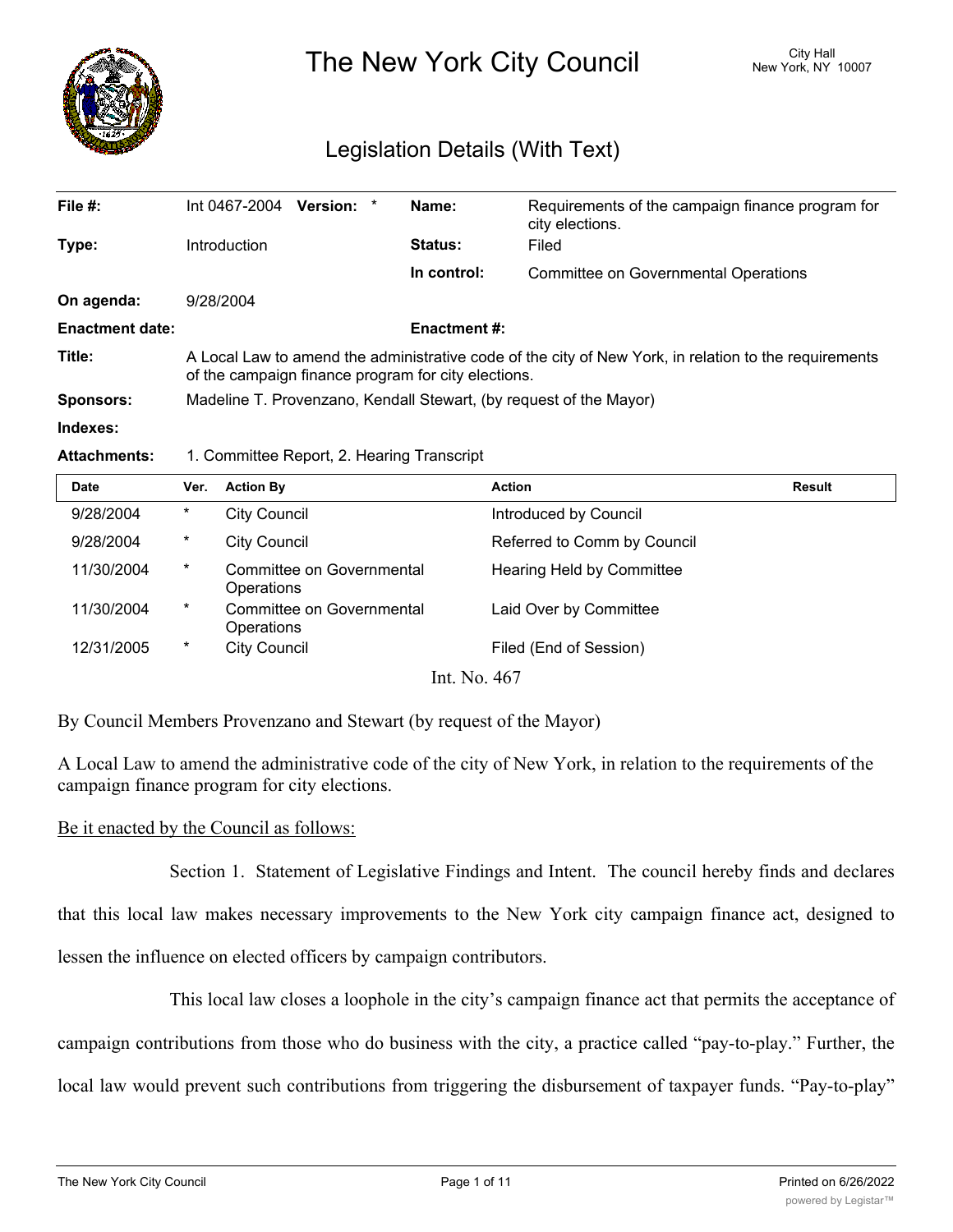contributions can be intended to influence governmental decisions and win preferential treatment, or have the appearance of doing so, thereby reducing public confidence in elected officials and undermining the intended purposes of the city's campaign finance act, which matches private contributions with public funds at a \$4-to- \$1 rate.

Although New York city voters adopted amendments to the city charter in 1998 mandating disclosure of such contributions and authorizing the campaign finance board to prohibit them, the board has not implemented these amendments and their potential benefits have thus not been realized. These benefits include: promoting integrity in government; bolstering public confidence in both elected officials and city government as a whole; and eliminating public subsidies and incentives for special interests, which contravene the campaign finance act's purpose. Because the 1998 charter mandate remains unfulfilled, the council finds that it must take action itself to close the "pay-to-play" loophole and achieve these benefits.

This local law, therefore, generally prohibits participating candidates from accepting contributions from those who do business with the city, while providing an exception ensuring that individuals may make limited contributions that do not exceed two hundred and fifty dollars to candidates for whom they are entitled to vote. Such limited contributions would not be matched with public funds. This provides an incentive to candidates to seek a base of support from a diverse and representative group of contributors in order to obtain the full benefit of public financing. Rule G-37 of the municipal securities rulemaking board strikes a similar balance at the national level by effectively prohibiting contributions by municipal securities brokers and dealers to candidates for certain public offices, while permitting limited contributions that are deemed not to pose a sufficient threat of improper influence. Further, the information collection and disclosure provisions of this local law ensure that the public will have access to importance facts concerning contributions to candidates by those who do business with the city, and will facilitate enforcement of the local law's new restrictions.

In conclusion, the council finds and declares that this local law represents an important reform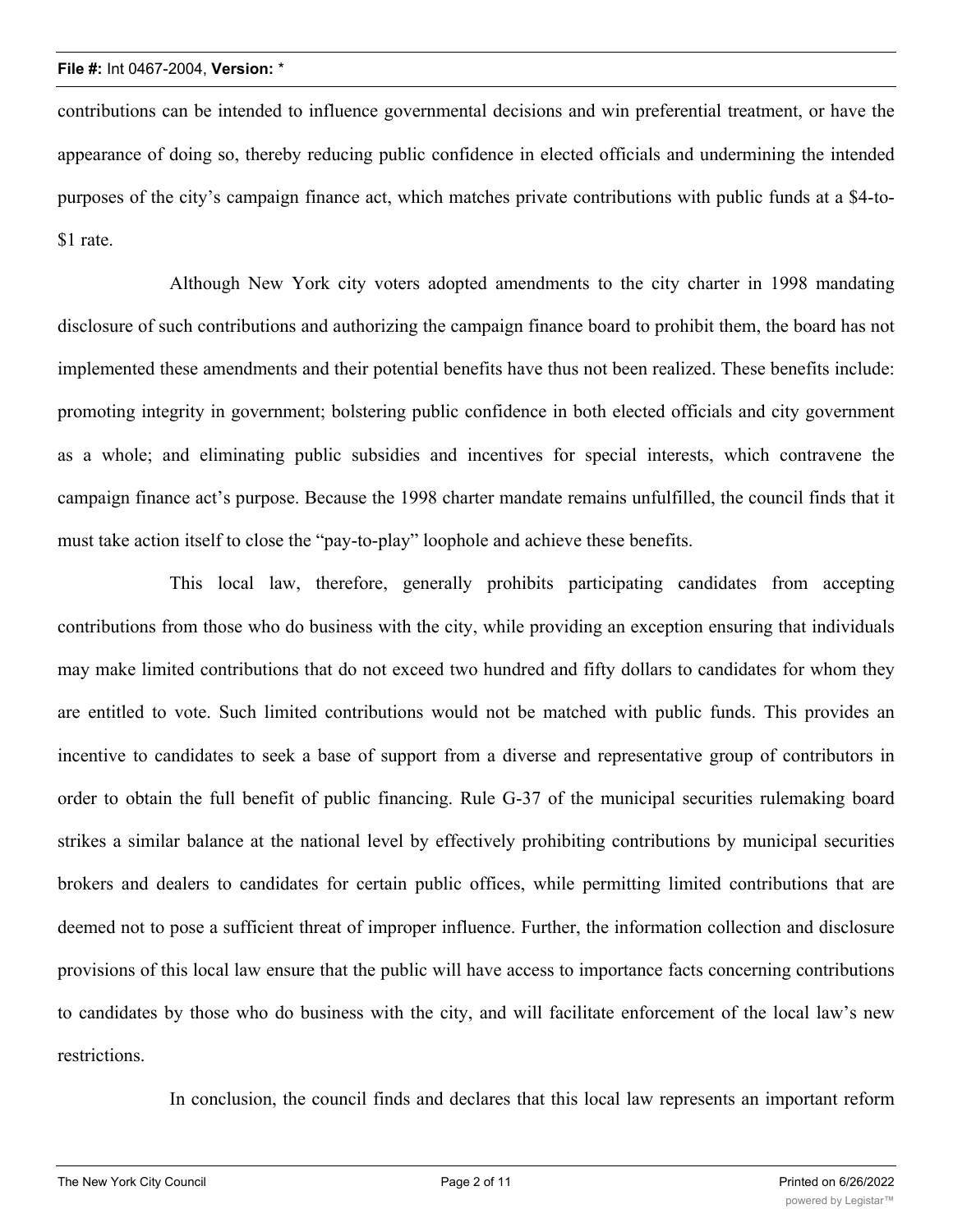that will promote public trust in the integrity of city government and its officials.

§2. Subdivision 3 of section 3-702 of the administrative code of the city of New York, as amended by local law number 12 for the year 2003, is amended, and a new subdivision 13 is added to such section, to read as follows:

3. The term "matchable contribution" shall mean (i) a contribution, (ii) contributions or (iii) a portion of a contribution or contributions, not greater than the applicable contribution limitation set forth in paragraph (f) of subdivision one of section 3-703 for all covered elections held in the same calendar year, made by a natural person resident in the city of New York to a participating candidate which has been reported in full to the campaign finance board in accordance with subdivision six of section 3-703 by the candidate's principal committee and has been contributed on or before December thirty-first in the year of such election that may be matched by public funds in accordance with the provisions of this chapter. Matchable contributions comprised of up to one thousand dollars per contributor (or up to five hundred dollars per contributor in a special election to fill a vacancy) may be counted toward the threshold for eligibility of paragraph (a) of subdivision two of section 3-703. Any contribution, contributions, or a portion of a contribution determined to be invalid for matching funds by the board may not be treated as a matchable contribution for any purpose. The following contributions are not matchable:

(a) in-kind contributions of property, goods, or services;

(b) contributions in the form of the purchase price paid for an item with significant intrinsic and enduring value;

(c) contributions in the form of the purchase price paid for or otherwise induced by a chance to participate in a raffle, lottery, or similar drawing for valuable prizes;

(d) money order contributions from any one contributor that are, in the aggregate, greater than \$100; [and]

(e) contributions from individuals under the age of eighteen years; and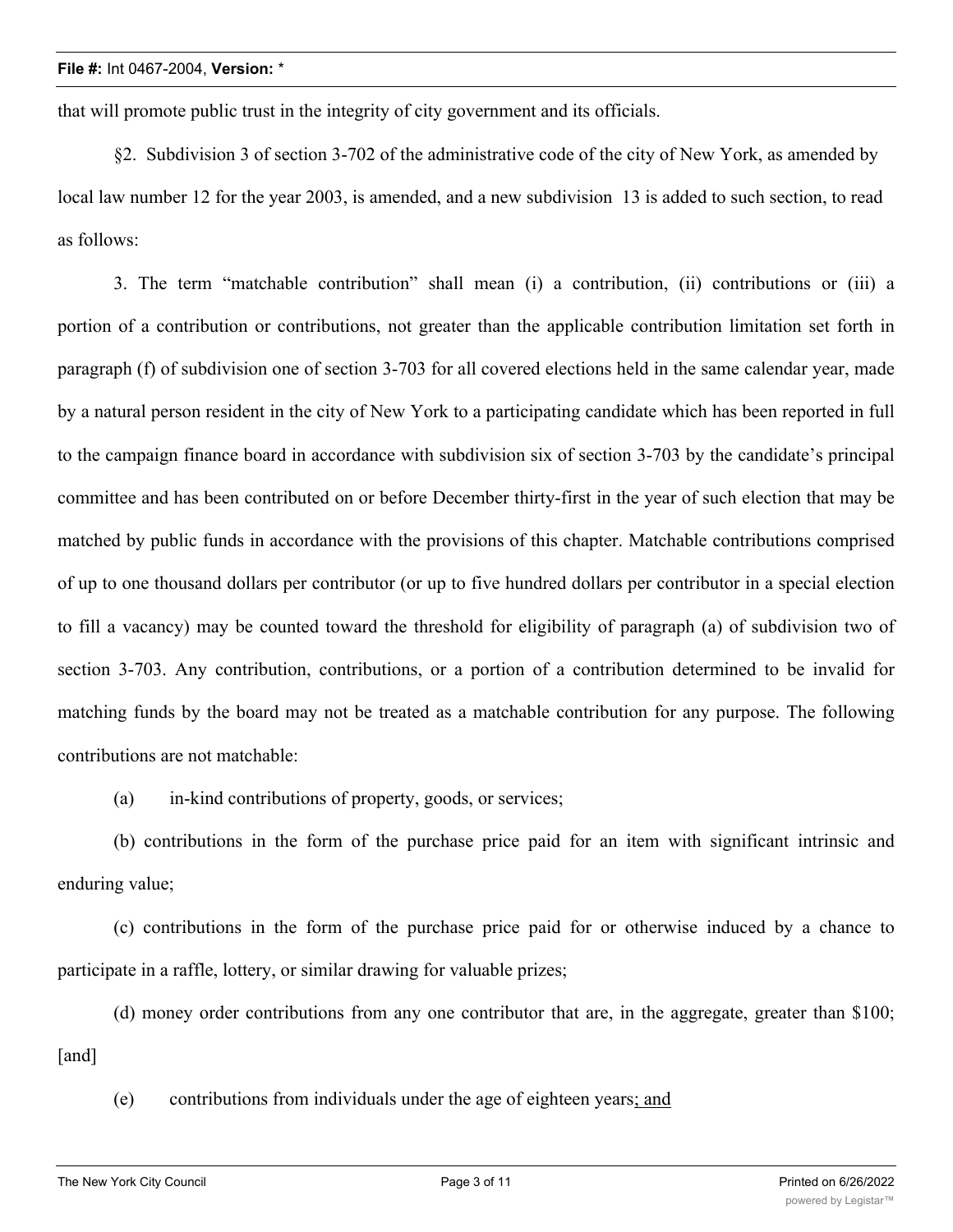(f) contributions provided for in subdivision one-a of section 3-703 of this chapter.

13. The term "business dealings with the city" shall mean any contract for the procurement of goods, services or construction that is entered into or in effect with the city of New York or any agency or entity affiliated with the city of New York (other than a contract procured through competitive sealed bidding or one or more contracts with a single person or entity for the procurement of goods or services totaling not more than one hundred thousand dollars entered into or in effect within the past twelve months), including any contract for the underwriting of the debt of the city of New York or any agency or entity affiliated with the city of New York and the retention of any bond counsel, disclosure counsel or underwriter's counsel in connection therewith; or any real property transaction (other than a public auction or competitive sealed bid transaction) with the city of New York or any agency or entity affiliated with the city of New York; or any land use approval received from the city of New York or agency or entity affiliated with the city of New York; or any concession or franchise from the city of New York or any agency or entity affiliated with the city of New York; or any grant received from the city of New York or any agency or entity affiliated with the city of New York; or any application, proposal, submission or other request seeking business dealings as defined herein that is pending or that has been made. In addition, a lobbyist as defined in section 3-211 of this title shall be deemed to be engaged in business dealings with the city of New York. For purposes of this subdivision, "agency or entity affiliated with the city of New York" shall mean the city school district of the city of New York and any public authority, public benefit corporation or not for profit corporation, the majority of whose members are officials of the city of New York or are appointed by such officials.

§3. Paragraphs (d), (g) and (l) of subdivision 1 of section 3-703 of the administrative code of the city of New York, as added by local law number 8 for the year 1988, paragraph (l) as amended by local law number 12 for the year 2003, are amended to read as follows:

(d) obtain and furnish to the campaign finance board any information it may request relating to his or her campaign expenditures or contributions, including the information specified in subdivision six of this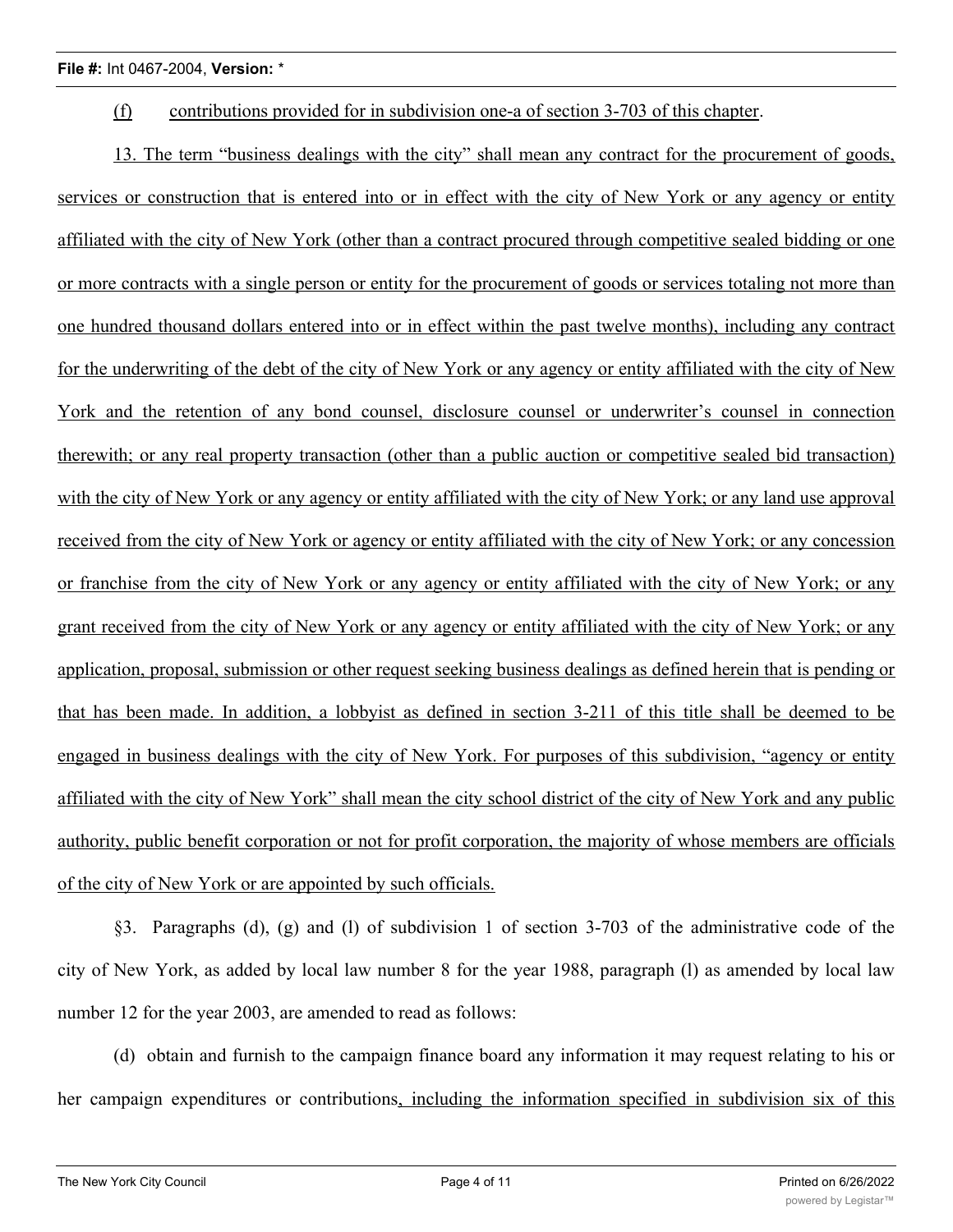section and section 3-718 of this chapter, and furnish such documentation and other proof of compliance with this chapter as may be requested by such board;

(g) maintain such record of receipts and expenditures for a covered election as required by the board and the provisions of this chapter;

(l) not accept and his or her principal committee must not accept, either directly or by transfer, any contribution, loan, guarantee, or other security for such loan from a corporation, other than a corporation that is a political committee as defined in subdivision eleven of section 3-702 of this chapter, or made by any person or through any intermediary who has or within the past twelve months has had business dealings with the city, as that term is defined in such section, for all covered elections held in the same calendar year in which he or she is a participating candidate. For purposes of this paragraph, "person" and "intermediary" shall include the spouse or domestic partner and unemancipated children of such person or intermediary. "Person" and "intermediary" shall also include an entity that has or within the past twelve months has had business dealings with the city, any officer of such entity, any person who exercises managerial control or responsibility regarding such entity, or any person with an interest in such entity which exceeds five percent of the entity or five percent of the entity's indebtedness; and

§4. Section 3-703 of the administrative code of the city of New York is amended by adding a new subdivision 1-a to read as follows:

1-a. Notwithstanding any inconsistent provision of this section, a participating candidate or his or her principal committee may accept, either directly or by transfer, a contribution or contributions for a covered election from a natural person who has or within the past twelve months has had business dealings with the city, as that term is defined in subdivision thirteen of section 3-702 of this chapter, if such person is entitled to vote for such candidate and if the aggregate of such contributions to such candidate from such person does not exceed two hundred fifty dollars for such election. Any contribution made pursuant to this section shall not be a matchable contribution. For purposes of this subdivision, "person" shall include any officer of an entity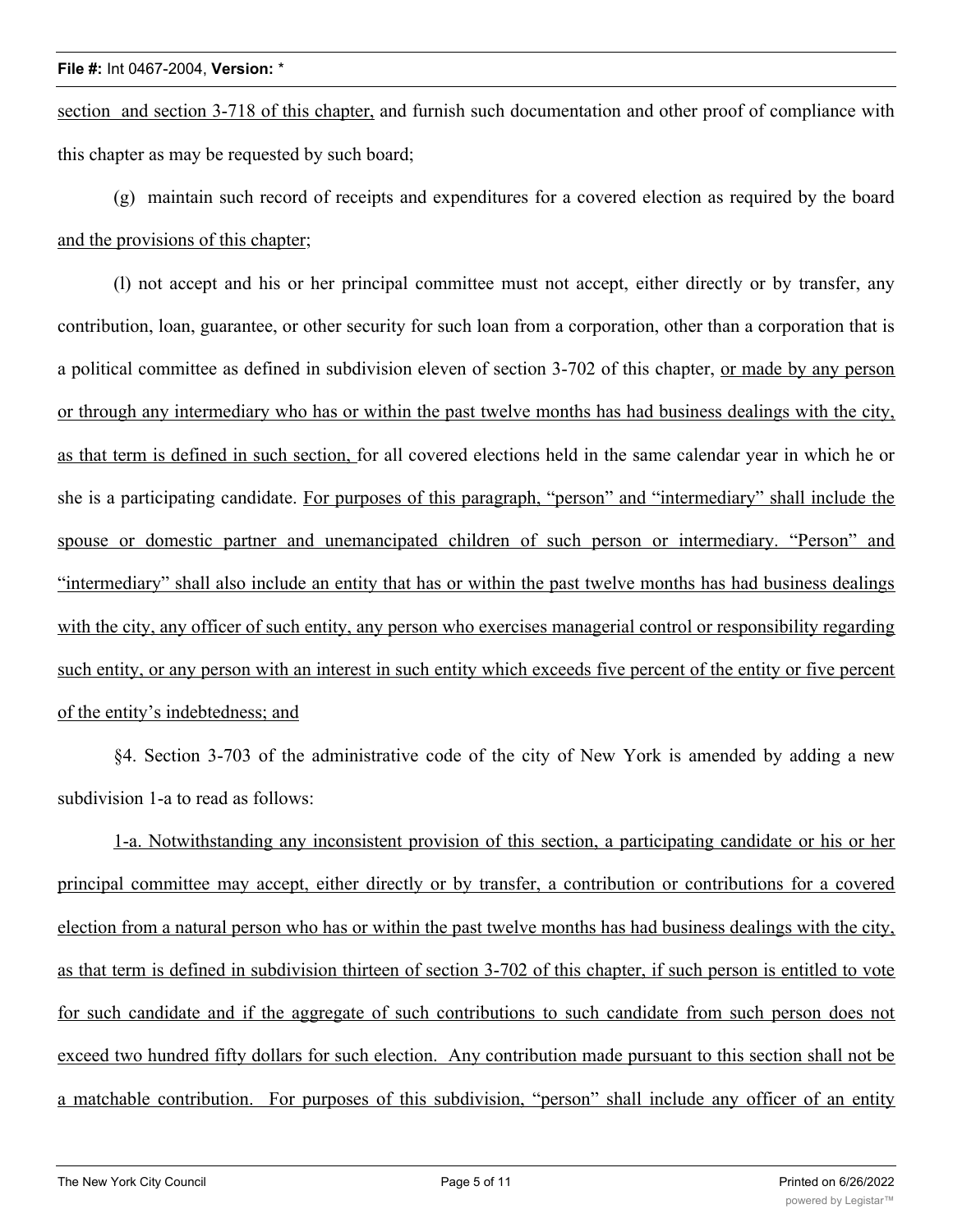which has or within the past twelve months has had business dealings with the city, any person who exercises managerial control or responsibility regarding such an entity, or any person with an interest in such an entity which exceeds five percent of the entity or five percent of the entity's indebtedness. For purposes of this subdivision, "person" shall also include the spouse or domestic partner and unemancipated children of such person.

§5. Subdivision 6 of section 3-703 of the administrative code of the city of New York, as amended by local law number 12 for the year 2003, is amended to read as follows:

6. Each principal committee shall report to the board every contribution, loan, guarantee, or other security for such loan received by the candidate and such principal committee, the full name, residential address, occupation, employer, and business address of each individual, corporation, partnership, political committee, employee organization or other entity making, or which is the intermediary for, such contribution, loan, guarantee, or other security for such loan, whether such individual, corporation, partnership, political committee, employee organization or other entity has or within the past twelve months has had business dealings with the city, as that term is defined in this chapter, and if so, the name of the agency or entity with which such business dealings are or were carried on, and the appropriate type or category of such business dealings, and every expenditure made by the candidate and such principal committee, including expenditures not subject to section 3-706. Disclosure reports shall be submitted at such times and in such form as the board shall require and shall be clearly legible. An intermediary need not be reported for any contribution that was collected from a contributor in connection with a party or other candidate-related event held at the residence of the person delivering the contribution, unless the expenses of such events at such residence for such candidate exceed five hundred dollars for a covered election or the aggregate contributions received from that contributor at such events exceed five hundred dollars. Contributions aggregating not more than ninety-nine dollars from any one contributor for all covered elections held in a single calendar year or for a special election need not be separately itemized in disclosure reports submitted to the board on behalf of a participating candidate, provided,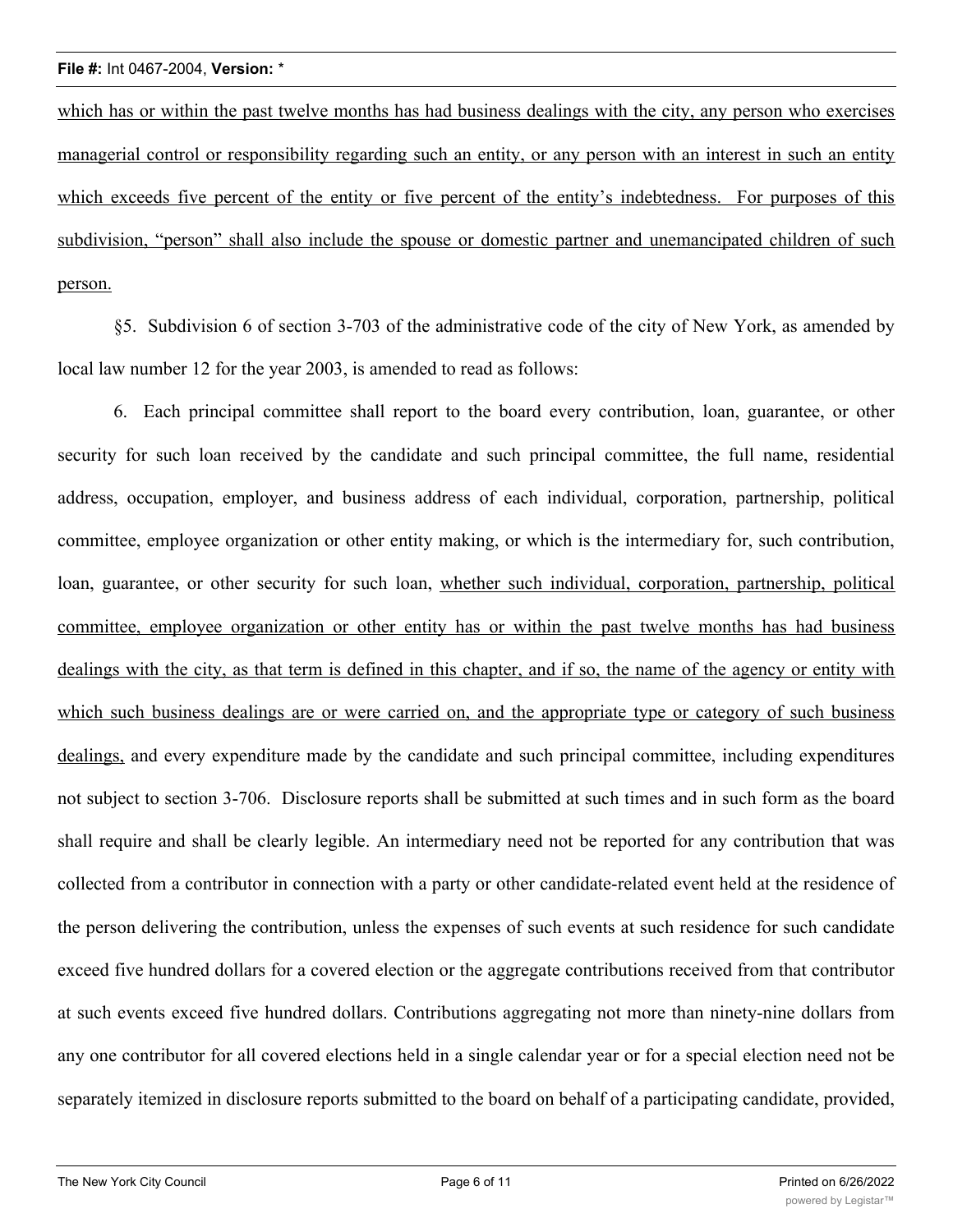# **File #:** Int 0467-2004, **Version:** \*

however, that contributions which are not itemized shall not be matchable. The treasurer of the principal committee need not collect or disclose the occupation, employer, and business address of any contributor making contributions aggregating not more than ninety-nine dollars for all covered elections held in a single calendar year or for a special election. Disclosure reports, other than reports required to be filed every six months in accordance with the schedule specified by the New York state board of elections, need not be submitted on behalf of a participating candidate if the cumulative amount of contributions and loans accepted by such candidate and his or her principal committee following the period covered in the last disclosure report submitted to the campaign finance board on behalf of such candidate is less than two thousand dollars or such higher amount as may be determined by the campaign finance board, provided, however, that disclosure reports shall be submitted on behalf of a participating candidate if that candidate and his or her principal committee have made expenditures in excess of eighty-five percent of the expenditure limitation applicable under section 3-706. The campaign finance board shall make available to the public a copy of disclosure reports within two business days after they are accepted by the board. Notwithstanding any inconsistent provision of this subdivision: (i) principal committees shall be required to collect and disclose to the board in all instances whether a contributor has or within the past twelve months has had business dealings with the city, as that term is defined in this chapter, but, with respect to contributions aggregating not more than ninety-nine dollars for all covered elections held in a single calendar year or for a special election, need not collect or disclose to the board the name of the agency or entity, if any, with which such contributor has or has had business dealings and the type or category of such business dealings; (ii) separately itemized disclosure reports submitted to the board shall include whether each contributor has or within the past twelve months has had such business dealings, and no contributions made pursuant to subdivision one-a of this section that are included in such disclosure reports shall be matchable; and (iii) in no event shall the requirements of paragraph (l) of subdivision one of this section be waived for contributions below any specified amount. For purposes of the provisions of this subdivision relating to disclosure of business dealings with the city, "individual", "contributor" and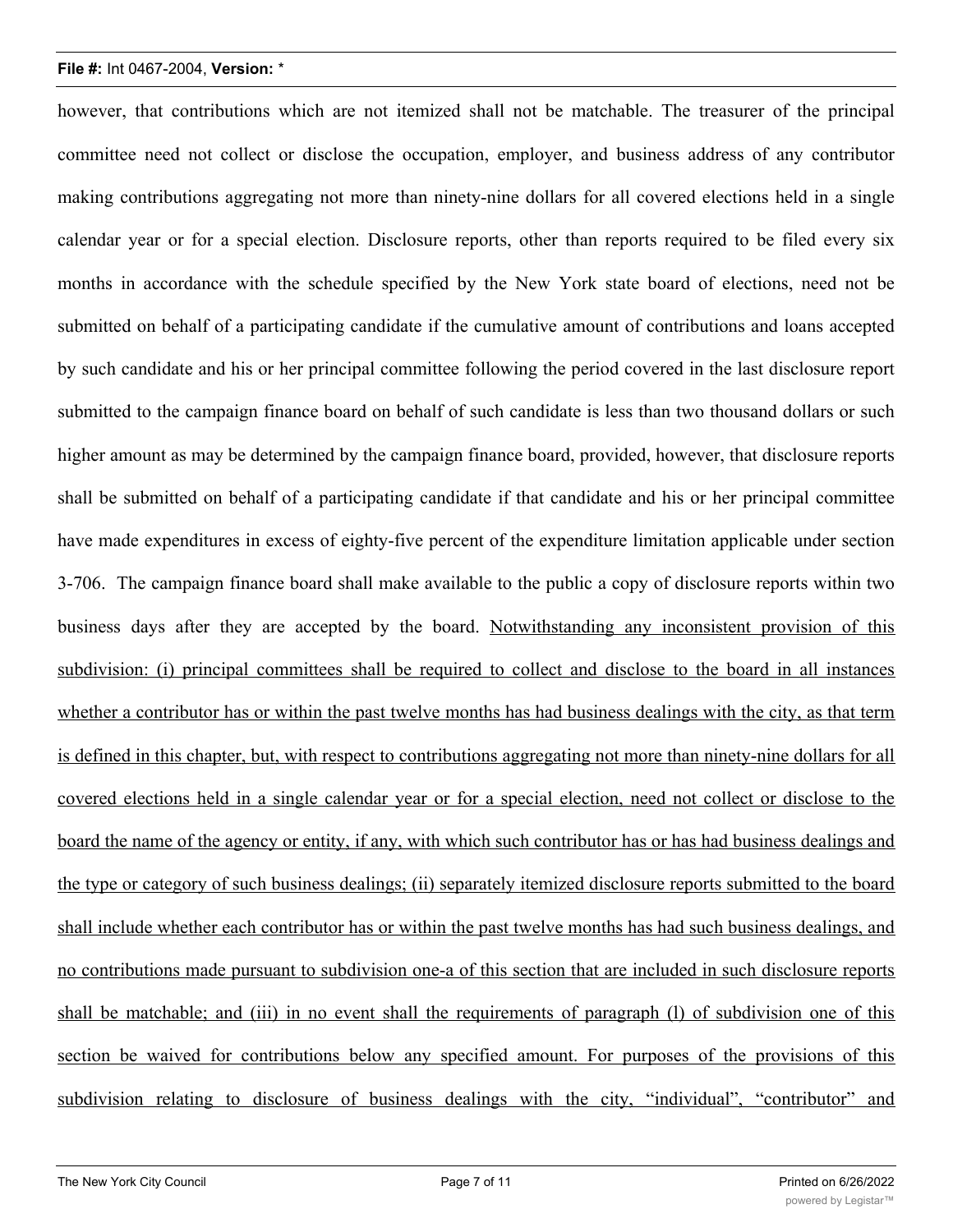### **File #:** Int 0467-2004, **Version:** \*

"intermediary" shall include the spouse or domestic partner and unemancipated children of such individual, contributor or intermediary. For purposes of such provisions, "individual", "contributor" and "intermediary" shall also include any officer of an entity, any person who exercises managerial control or responsibility regarding an entity, or any person with an interest in an entity which exceeds five percent of the entity or five percent of the entity's indebtedness.

§6. Subdivision 8 of section 3-708 of the administrative code of the city of New York, as added by local law number 8 for the year 1988, is amended to read as follows:

8. The board shall have the authority to promulgate such rules and regulations and provide such forms as it deems necessary for the administration of this chapter. The board shall promulgate regulations concerning the form in which contributions and expenditures are to be reported, the periods during which such reports must be filed and the verification required. The board shall require the filing of reports of contributions and expenditures for purposes of determining compliance with paragraph (f) of subdivision one of section 3-703 [ and], section 3-706 and section 3-718, in accordance with the schedule specified by the state board of elections for the filing of campaign receipt and expenditure statements.

§7. Chapter 7 of title 3 of the administrative code of the city of New York is amended by adding a new section 3-718 to read as follows:

§ 3-718 Individuals and organizations having business dealings with the city of New York. 1. Each participating candidate and his or her principal committee shall obtain from every individual, corporation, partnership, political committee, employee organization or other entity making, or who or which is the intermediary for, a contribution, loan, guarantee or other security for such loan, a statement, in a form prescribed by the campaign finance board, as to whether such individual, corporation, partnership, political committee, employee organization or other entity has or within the past twelve months has had business dealings with the city, as that term is defined in this chapter, and, if so, the name of the agency or entity with which such business dealings are or were carried on and the appropriate type or category of such business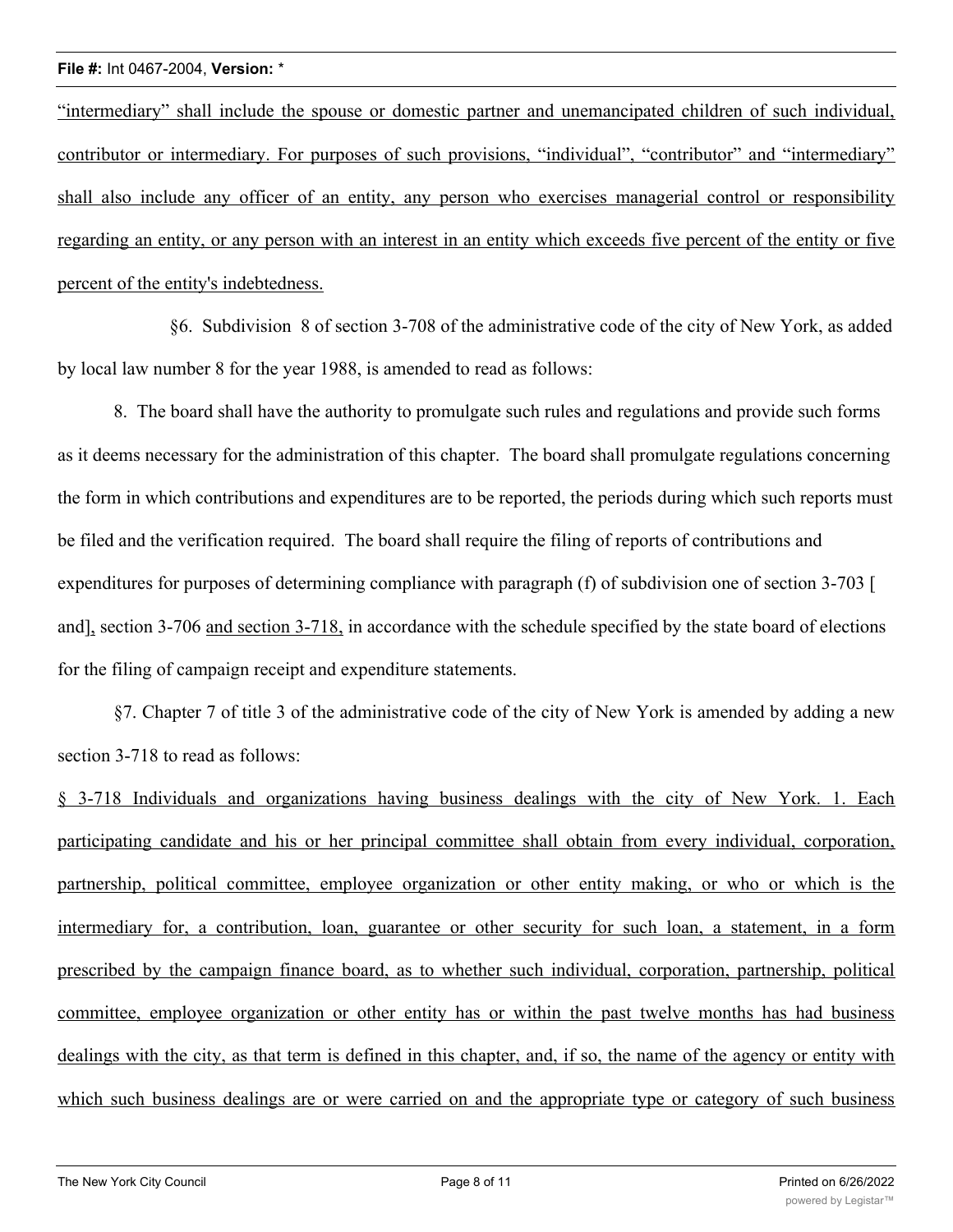dealings. Upon receipt of such a statement, the principal committee shall file a copy thereof with the board. Each principal committee shall further, in the campaign finance disclosure statements required to be filed with the board pursuant to this chapter, identify each contribution, transfer, loan or guarantee or other security for such loan received by such participant during the reporting period from an individual, corporation, partnership, political committee, employee organization or other entity who or which has or within the past twelve months has had business dealings with the city, together with the name of such individual, corporation, partnership, political committee, employee organization or other entity, the name of the agency or entity with which such business dealings are or were carried on, and the appropriate type or category of such business dealings from among types or categories specified by the board. Each city agency shall, at the board's request, provide appropriate assistance to the board in determining whether an individual, corporation, partnership, political committee, employee organization or other entity making, or who or which is the intermediary for, a contribution has complied with the requirements of this section. Notwithstanding any inconsistent provision of this section, information specifically excepted by subdivision six of section 3-703 of this chapter need not be collected or disclosed to the board. For purposes of this section, "individual" and "intermediary" shall include the spouse or domestic partner and unemancipated children of such individual or intermediary. "Individual" shall also include any officer of an entity, any person who exercises managerial control or responsibility regarding an entity, or any person with an interest in an entity which exceeds five percent of the entity or five percent of the entity's indebtedness.

2. The board shall make available to the public, no less than quarterly and on at least a monthly basis during the five months preceding the general election for city offices and on at least a weekly basis during the month preceding the primary election for such offices and the month preceding the general election, information relating to persons or entities doing business with the city that has been ascertained by the board pursuant to this section or subdivision six of section 3-703 of this chapter. Such information shall be organized in a clear and understandable format, and shall be as current as may be practicable. The board shall utilize such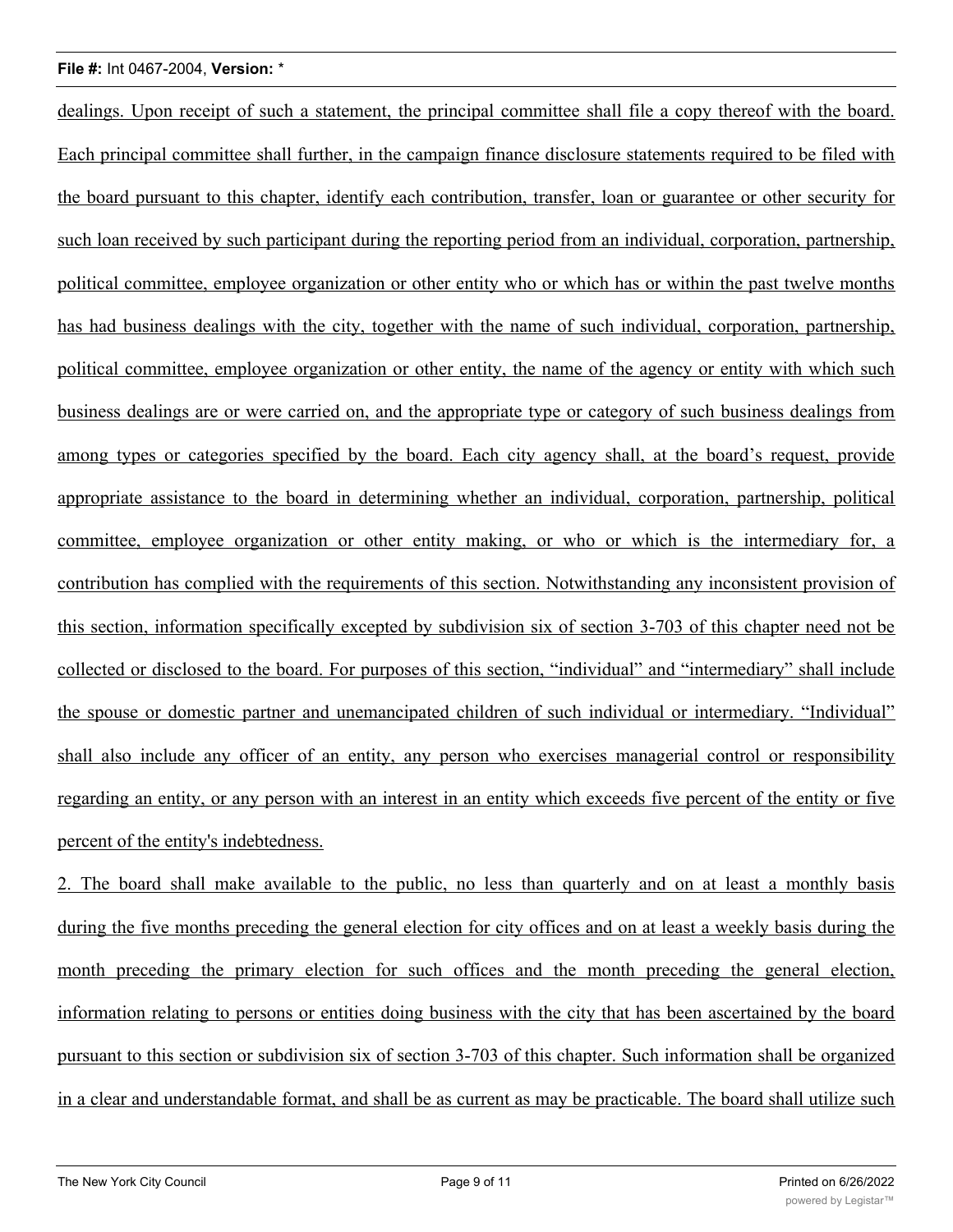information in monitoring and ensuring compliance with the provisions of paragraph (l) of subdivision 1 of section 3-703 of this chapter.

§8. If any provision of this local law, or any amendments thereto, shall be held invalid or ineffective in whole or in part or inapplicable to any person or situation, such holding shall not affect, impair or invalidate the remainder of this local law, and all other provisions thereof shall nevertheless be separately and fully effective and the application of any such provision to other persons or situations shall not be affected.

§9. Notwithstanding any inconsistent provision of this local law, in order to be eligible for optional public financing under the New York city campaign finance act, candidates participating in the New York city campaign finance program and their principal committees must have obtained and disclosed to the campaign finance board, no later than sixty days following the effective date of this local law, the additional information required by this local law, for contributions received prior to such effective date that are to be expended for elections to be held after such effective date; provided, however, that in the event such information is not obtained or disclosed for any such contributions during such sixty-day period or such information reveals that any such contributions would have been prohibited if made after the effective date of this local law or have been accepted in excess of any amount which would have been authorized pursuant to this local law, then to that extent such contributions must have been returned to contributors or otherwise restricted from use for the benefit of such candidates and committees in accordance with rules of the New York city campaign finance board no later than ninety days following such effective date. Any contribution whose acceptance is prohibited by paragraph (l) of subdivision 1 of section 3-703 of the administrative code of the city of New York, as amended by this local law, or authorized by subdivision 1-a of such section, as added by this local law, shall not be a "matchable contribution" as defined in section 3-702 of such code. The board shall promulgate rules to implement this section, including but not limited to rules concerning accounting for contributions in excess of amounts authorized pursuant to this local law, made and expended prior to the effective date of this local law, so as to ensure that amounts otherwise available to candidates and their principal committees pursuant to the